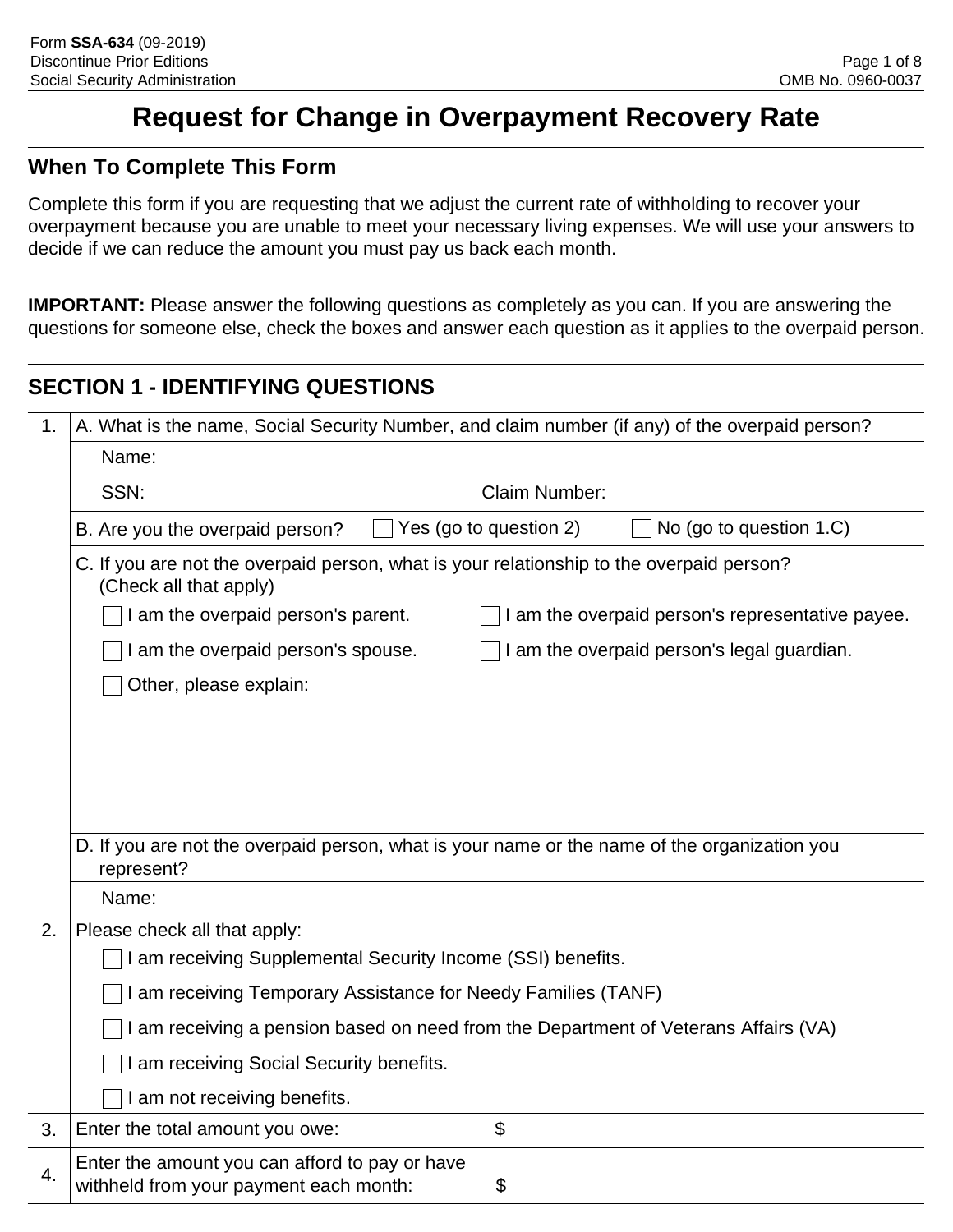#### **YOUR FINANCIAL STATEMENT**

#### **Documents to Support Your Statements**

Please answer all questions and submit any supporting documents with your request. Your supporting documents should be no older than 3 months from the date you are requesting a change in the repayment rate.

Examples of supporting documents are:

- Current Rent or Mortgage Information
- 2 or 3 Recent Utility, Medical, Charge Card, and Insurance Bills
- Canceled Checks
- Recent Bank Statements (checking or savings account)
- Current Pay Stubs
- Your Most Recent Income Tax Return

Please write only whole dollar amounts. Round any cents to the nearest dollar. If you need more space for answers, use the "Remarks" section at the bottom of page 6.

### **SECTION 2 - ASSETS - THINGS YOU HAVE AND OWN**

 $_{5.}$   $\,$  | A. How much cash do you have in your possession?  $\,$  \$

B. List all of your financial accounts. Examples of accounts you should list include: Checking, Online (e.g., PayPal), Savings, Certificate of Deposit (CD), Individual Retirement Accounts (IRAs), Money or Mutual Funds, Stocks, Bonds, Trust Funds, Prepaid Debit Cards, or any other accounts.

|    | Type of<br><b>Account</b> | Name and Address<br>of Institution                                                                                                                       | Name on<br><b>Account</b> | <b>Balance or</b><br>Value | <b>Income Per</b><br><b>Month (interest</b><br>or dividends) | <b>Account Number</b> |
|----|---------------------------|----------------------------------------------------------------------------------------------------------------------------------------------------------|---------------------------|----------------------------|--------------------------------------------------------------|-----------------------|
|    |                           |                                                                                                                                                          |                           |                            |                                                              |                       |
|    |                           |                                                                                                                                                          |                           |                            |                                                              |                       |
|    |                           |                                                                                                                                                          |                           |                            |                                                              |                       |
|    |                           |                                                                                                                                                          |                           |                            |                                                              |                       |
|    |                           |                                                                                                                                                          |                           |                            |                                                              |                       |
|    |                           |                                                                                                                                                          | <b>TOTALS \$</b>          |                            |                                                              |                       |
| 6. |                           | A. Do you own more than one family vehicle, including a car, sport utility vehicle (SUV), truck, van,<br>camper, motorcycle, boat, or any other vehicle? |                           |                            |                                                              |                       |

| Yes (list all the vehicles below) | $\Box$ No (go to 6.B) |
|-----------------------------------|-----------------------|
|-----------------------------------|-----------------------|

| Owner | Year/Make/Model                 | <b>Present</b><br>Value | Loan Balance<br>(if any) | <b>Main Purpose for Use</b> |
|-------|---------------------------------|-------------------------|--------------------------|-----------------------------|
|       |                                 |                         |                          |                             |
|       |                                 |                         |                          |                             |
|       |                                 |                         |                          |                             |
|       | <b>TOTAL COUNTABLE VALUE \$</b> |                         |                          |                             |

(Options continue on next page)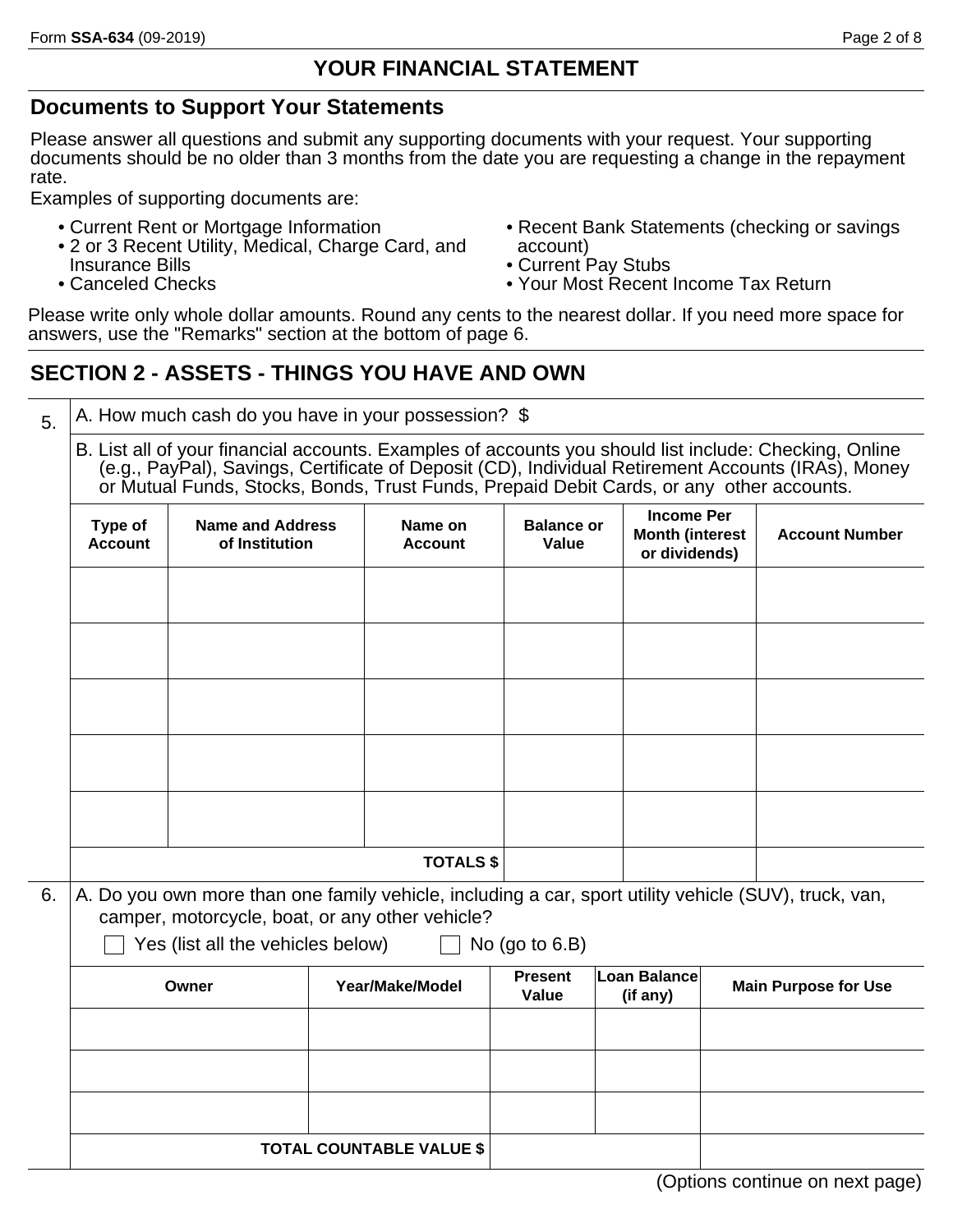| 6.<br>B. Do you own any real estate other than where you live? $\Box$<br>Yes (list below) $\Box$ |       |                                                                            | No (go to $6.C$ )   |                          |                         |  |
|--------------------------------------------------------------------------------------------------|-------|----------------------------------------------------------------------------|---------------------|--------------------------|-------------------------|--|
|                                                                                                  | Owner | <b>Description</b>                                                         | Market Value        | Loan Balance<br>(if any) | Income<br><b>Amount</b> |  |
|                                                                                                  |       |                                                                            |                     |                          |                         |  |
|                                                                                                  |       |                                                                            |                     |                          |                         |  |
|                                                                                                  |       | <b>TOTALS \$</b>                                                           |                     |                          |                         |  |
|                                                                                                  |       | C. Do you own or have an interest in any business, property, or valuables? |                     |                          |                         |  |
|                                                                                                  |       |                                                                            | Yes (list below)    | No (go to $7$ )          |                         |  |
|                                                                                                  | Owner | <b>Description</b>                                                         | <b>Market Value</b> | Loan Balance<br>(if any) | Income<br><b>Amount</b> |  |
|                                                                                                  |       |                                                                            |                     |                          |                         |  |
|                                                                                                  |       |                                                                            |                     |                          |                         |  |
|                                                                                                  |       |                                                                            |                     |                          |                         |  |
|                                                                                                  |       | <b>TOTALS \$</b>                                                           |                     |                          |                         |  |

### **SECTION 3 - MONTHLY HOUSEHOLD INCOME**

The next question asks about monthly take home pay. Enter your take home pay, and check the box to show whether you are paid weekly, every 2 weeks, twice a month, or monthly. Add the monthly amount on line 9.A.

| 7. | Are you employed?<br>Yes (provide information below)<br>No.                                                                      |                         |                                                                      |                               |
|----|----------------------------------------------------------------------------------------------------------------------------------|-------------------------|----------------------------------------------------------------------|-------------------------------|
|    | Employer Name, Address, and Phone: (Write "self" if self-employed)                                                               |                         | Take home pay or earnings if self-  \$<br>employed (Net) Choose one: |                               |
|    |                                                                                                                                  |                         | Every 2<br>Weekly<br>Weeks                                           |                               |
|    |                                                                                                                                  |                         | Twice a<br>Monthly<br>Month                                          |                               |
| 8. | A. Do you receive support or contributions from any person or organization?<br>Yes (go to question 8.B)<br>No (go to question 9) |                         |                                                                      |                               |
|    | B. Is the support received under a loan agreement?                                                                               |                         |                                                                      |                               |
|    | Yes (go to question 9)                                                                                                           | No (go to question 8.C) |                                                                      |                               |
|    | C. How much money do you receive each month? (Show this amount on line I of question 9)                                          |                         |                                                                      |                               |
|    | \$                                                                                                                               | <b>Source</b>           |                                                                      |                               |
| 9. | Income (Be sure to show monthly amounts below)                                                                                   |                         | Your Income                                                          | <b>SSA USE</b><br><b>ONLY</b> |
|    | A. Take Home Pay (Net) (from question 7)                                                                                         |                         |                                                                      |                               |
|    | B. Social Security Benefits (retirement, disability, widows, students,<br>etc.)                                                  |                         |                                                                      |                               |
|    | C. Supplemental Security Income (SSI)                                                                                            |                         |                                                                      |                               |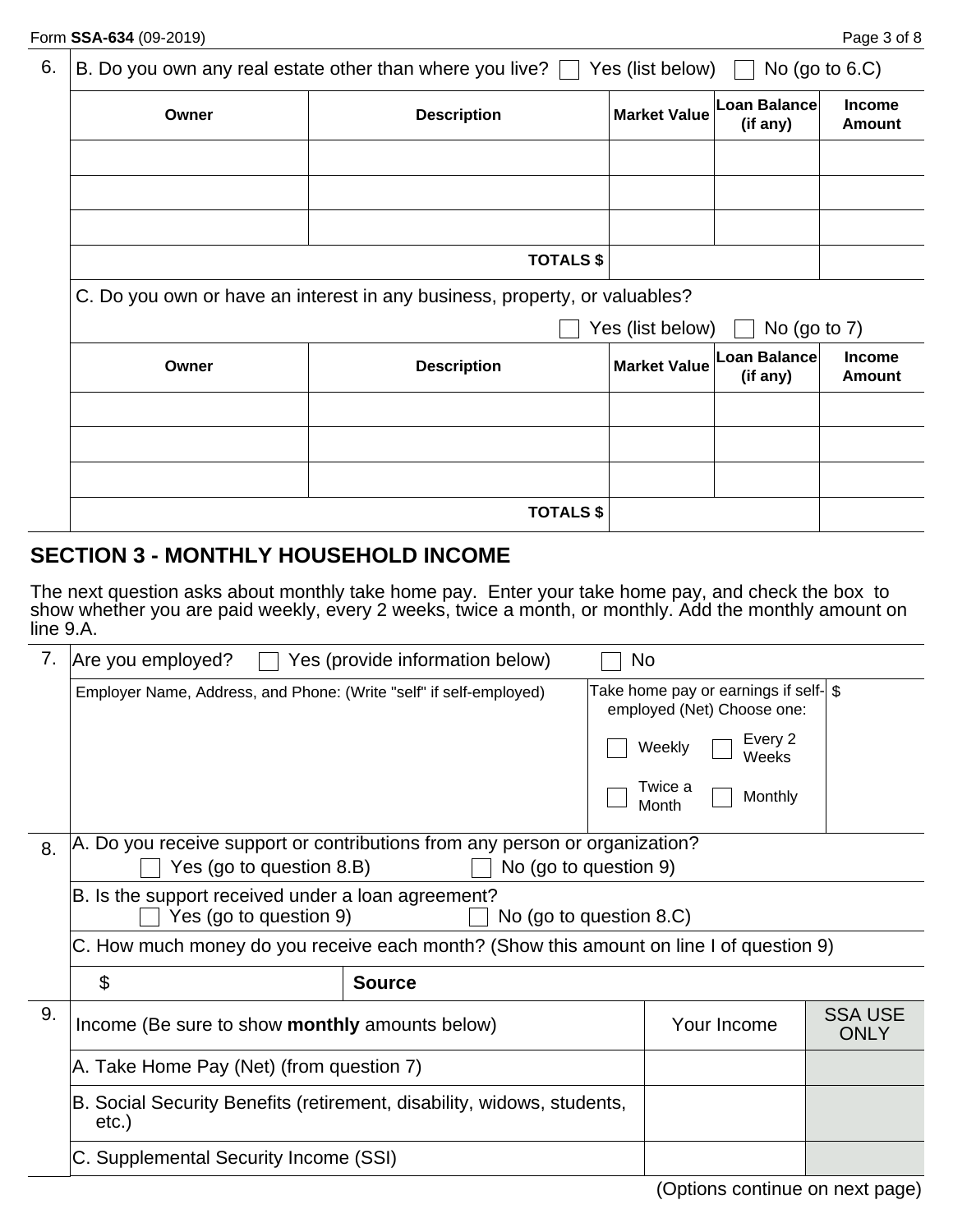| D. Pension(s) (VA, Military,<br>Civil Service, Railroad, etc.)                                   | <b>TYPE</b>                                                  |  |  |
|--------------------------------------------------------------------------------------------------|--------------------------------------------------------------|--|--|
|                                                                                                  | <b>TYPE</b>                                                  |  |  |
|                                                                                                  | E. Supplemental Nutrition Assistance Program (SNAP) Benefits |  |  |
| F. Income from Real Estate, Business, etc.<br>(from question $6.B$ and $6.C$ )                   |                                                              |  |  |
| G. Room and/or Board Payments from a person who is not a<br>Dependent. Explain in Remarks below. |                                                              |  |  |
| H. Child Support/Alimony                                                                         |                                                              |  |  |
| I. Other Support (from question 8.C)                                                             |                                                              |  |  |
| J. Income from Assets (from question 5.B)                                                        |                                                              |  |  |
| K. Other (from any source, explain in REMARKS below)                                             |                                                              |  |  |
| <b>TOTAL:</b>                                                                                    |                                                              |  |  |
| <b>REMARKS:</b>                                                                                  |                                                              |  |  |
|                                                                                                  |                                                              |  |  |

### **SECTION 4 - MONTHLY HOUSEHOLD EXPENSES**

**DO NOT** list an expense that is withheld from your paycheck (such as medical insurance, child support, alimony, wage garnishments, etc.). (Be sure to show **monthly** average amounts in number 10). Please write only whole dollar amount and round any cents to the nearest dollar.

| 10. | <b>Type of Expense</b>                                                                                                               | \$ Per Month | <b>SSA USE</b><br><b>ONLY</b> |
|-----|--------------------------------------------------------------------------------------------------------------------------------------|--------------|-------------------------------|
|     | A. Rent or Mortgage (if mortgage payment includes property or other<br>local taxes, insurance, etc., <b>DO NOT</b> list again below) |              |                               |
|     | B. Food (groceries, including food purchased with SNAP benefits,<br>and food at restaurants, work, etc.)                             |              |                               |
|     | C. Utilities (Gas, electric, telephone (cell or land line), Internet, trash<br>collection, water, and sewer)                         |              |                               |
|     | D. Other Heating/Cooking Fuel (oil, propane, coal, wood, etc.)                                                                       |              |                               |
|     | E. Clothing                                                                                                                          |              |                               |
|     | F. Household Items (personal hygiene items, etc.)                                                                                    |              |                               |
|     | G. Property Tax (State and local)                                                                                                    |              |                               |
|     | H. Insurance (life, health, fire, homeowner, renter, car, and any other<br>casualty or liability policies)                           |              |                               |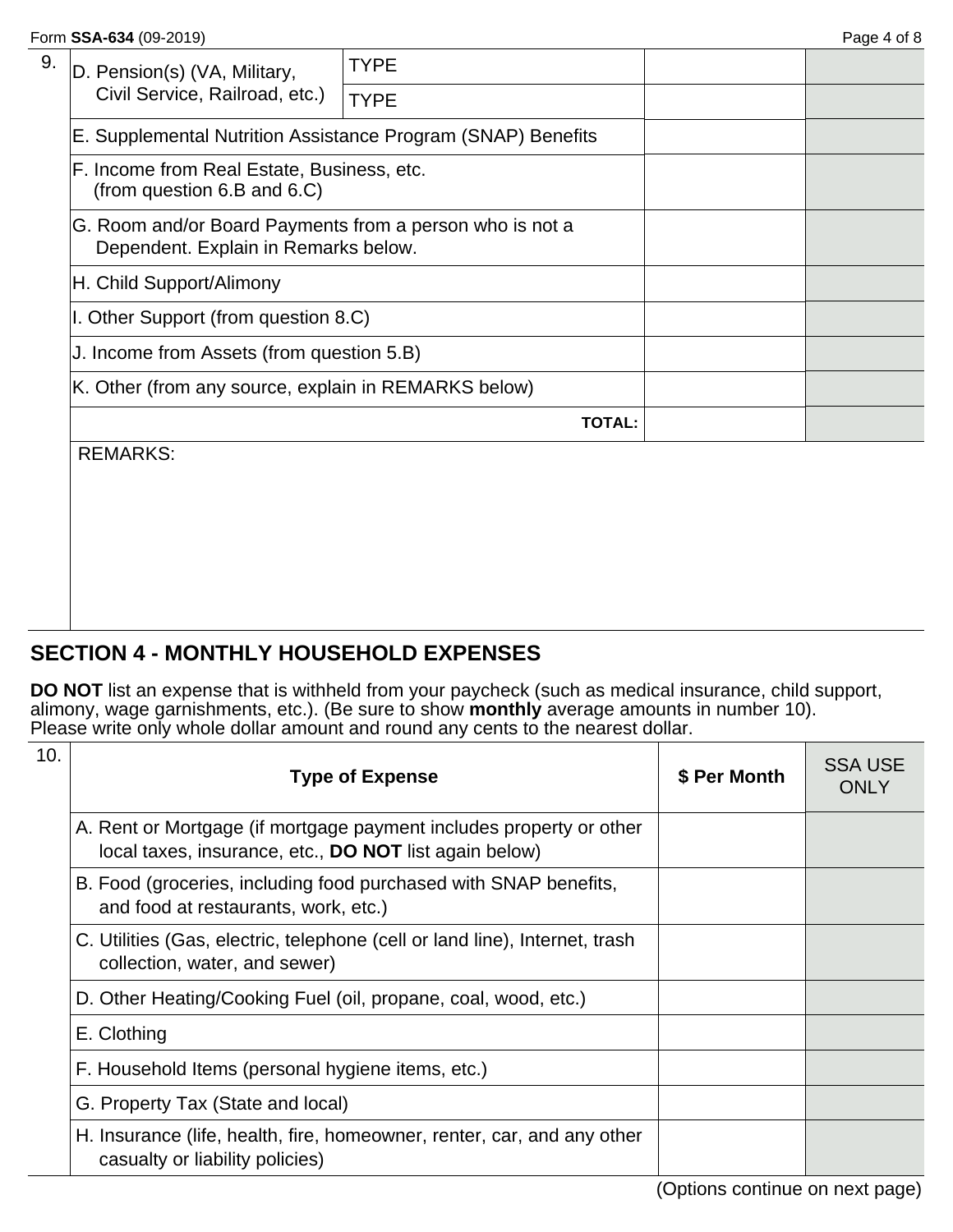| Form SSA-634 (09-2019)                                                                                       | Page 5 of 8 |
|--------------------------------------------------------------------------------------------------------------|-------------|
| 10.<br>I. Medical/Dental (prescriptions and medical equipment, if not paid<br>by insurance)                  |             |
| J. Vehicle Loan/Lease Payment                                                                                |             |
| K. Vehicle Expenses (gas and repairs)                                                                        |             |
| L. Other Transportation (bus, taxi, etc., used for medical<br>appointments, work, or other necessary travel) |             |
| M. Tuition and School Expenses                                                                               |             |
| N. Court Ordered Payments Paid Directly to the Court                                                         |             |
| O. Credit Card Payments (show minimum monthly payment).<br>DO NOT include any expenses already listed above  |             |
| P. Any expense not shown above                                                                               |             |
| <b>TOTAL</b>                                                                                                 |             |

EXPENSE REMARKS: (Please provide any additional information not included above. Also, explain any unusual or very large expenses such as medical, college, etc.)

# **SECTION 5 - INCOME AND EXPENSES COMPARISON**

| 11.   | A. Your Monthly Income<br>Write the amount here from "Total" of question 9.                                                                                                       | \$ |
|-------|-----------------------------------------------------------------------------------------------------------------------------------------------------------------------------------|----|
|       | <b>B. Your Monthly Expenses</b><br>Write the amount here from "Total" of question 10.                                                                                             | \$ |
|       | C. Total<br>Subtract B from A.                                                                                                                                                    | \$ |
| 12. l | If your expenses in 11.B are more than your income in 11.A, explain how you are paying your bills.<br>If you are not paying your bills, explain which bills have unpaid balances. |    |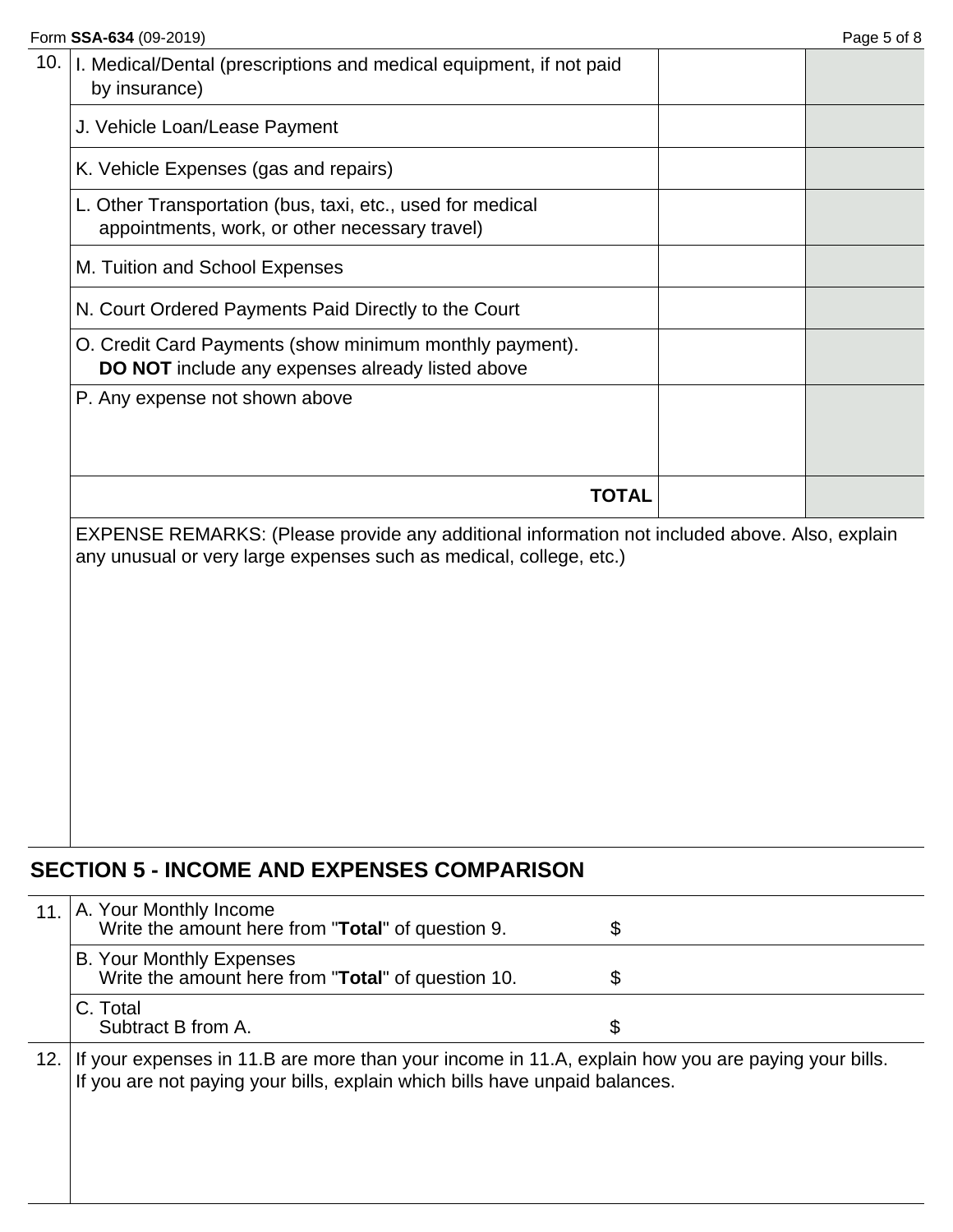# **SECTION 6 - FINANCIAL EXPECTATION AND FUNDS AVAILABILITY**

| A. Do you expect to receive an inheritance within the next 6 months?                                                                              |
|---------------------------------------------------------------------------------------------------------------------------------------------------|
| Yes (Explain on line below) $\Box$<br>No (go to $13.B$ )                                                                                          |
|                                                                                                                                                   |
|                                                                                                                                                   |
|                                                                                                                                                   |
|                                                                                                                                                   |
|                                                                                                                                                   |
| B. Is there any reason you cannot convert or sell the "Balance or Value" of any financial assets<br>shown in items 5.B, 6.A, 6.B, or 6.C to cash? |
| Yes (Explain on line below)<br>N <sub>o</sub>                                                                                                     |
|                                                                                                                                                   |
|                                                                                                                                                   |
|                                                                                                                                                   |
|                                                                                                                                                   |
|                                                                                                                                                   |
| C. Please provide the total of your assets from questions, 5.A, 5.B, 6.A, 6.B, and 6.C                                                            |
| Total \$:                                                                                                                                         |
|                                                                                                                                                   |

**REMARKS SPACE -** If you are continuing an answer to a question, please write the number (and letter, if any) of the question first.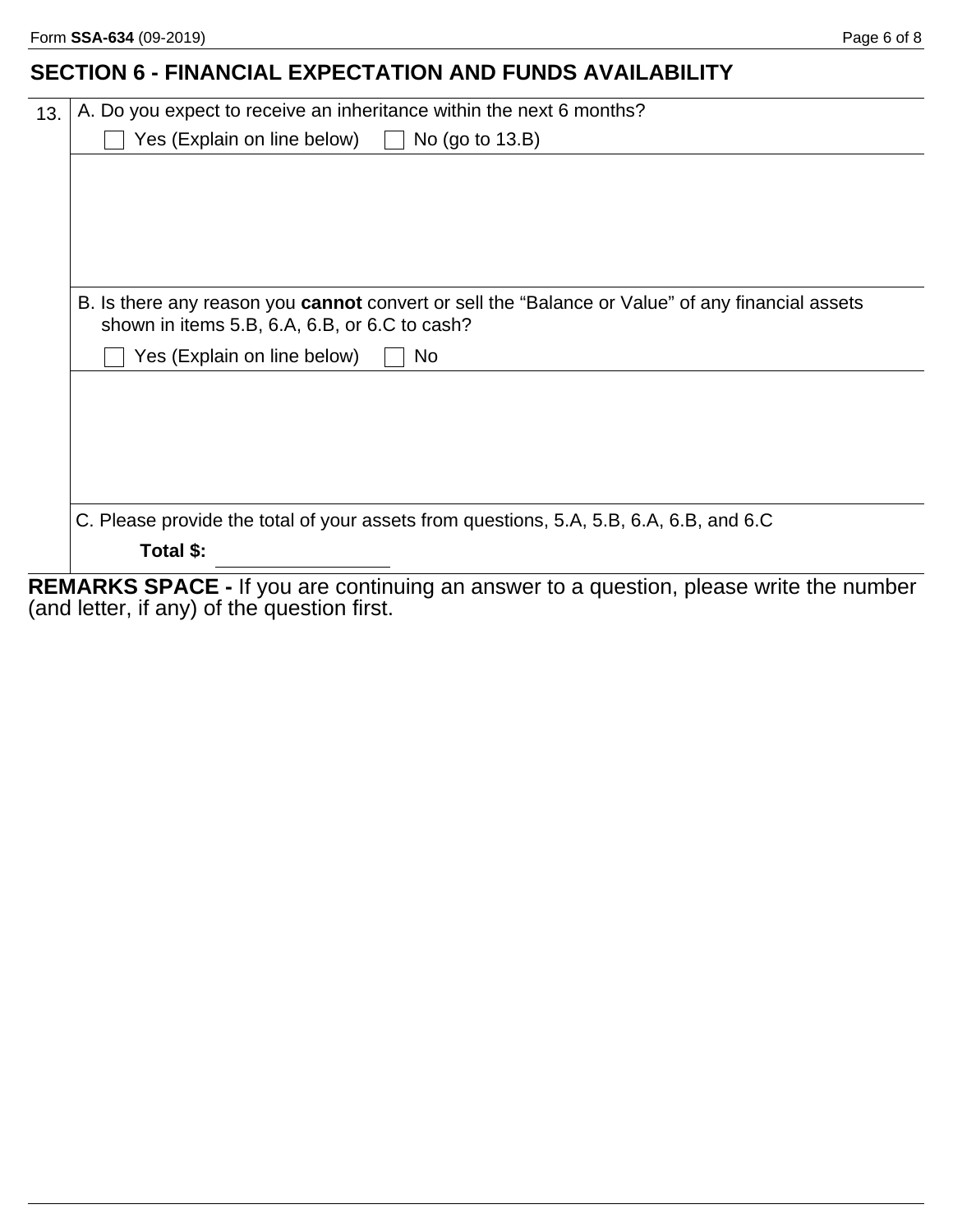#### **PENALTY CLAUSE, CERTIFICATION, AND PRIVACY ACT STATEMENT**

I declare under penalty of perjury that I have examined all the information on this form, and on any accompanying statements or forms, and it is true and correct to the best of my knowledge. I understand that anyone who knowingly gives a false statement about a material fact in this information, or causes someone else to do so, commits a crime and may be subject to a fine or imprisonment.

#### **SIGNATURE OF OVERPAID PERSON OR REPRESENTATIVE PAYEE**

| Signature (First name, middle initial, last name) (Write in ink) |                                                                         | Date (MM/DD/YYYY) |
|------------------------------------------------------------------|-------------------------------------------------------------------------|-------------------|
| Home Telephone Number (include area code)                        | Work Telephone Number If We May Call You At<br>Work (include area code) |                   |

Mailing Address (Number and street, Apt. No., PO Box, or Rural Route

| City | <b>State</b> | ZIP Code |
|------|--------------|----------|
|      |              |          |
|      |              |          |

**Witnesses are required ONLY if this statement has been signed by mark (X) above. If signed by mark (X), two witnesses to the signing who know the individual must sign below, giving their full addresses.**

| 1. Signature of Witness (Write in ink) | 2. Signature of Witness (Write in ink)                                                                          |
|----------------------------------------|-----------------------------------------------------------------------------------------------------------------|
|                                        | Address (Number and street, City, State, and ZIP Code)   Address (Number and street, City, State, and ZIP Code) |
|                                        |                                                                                                                 |